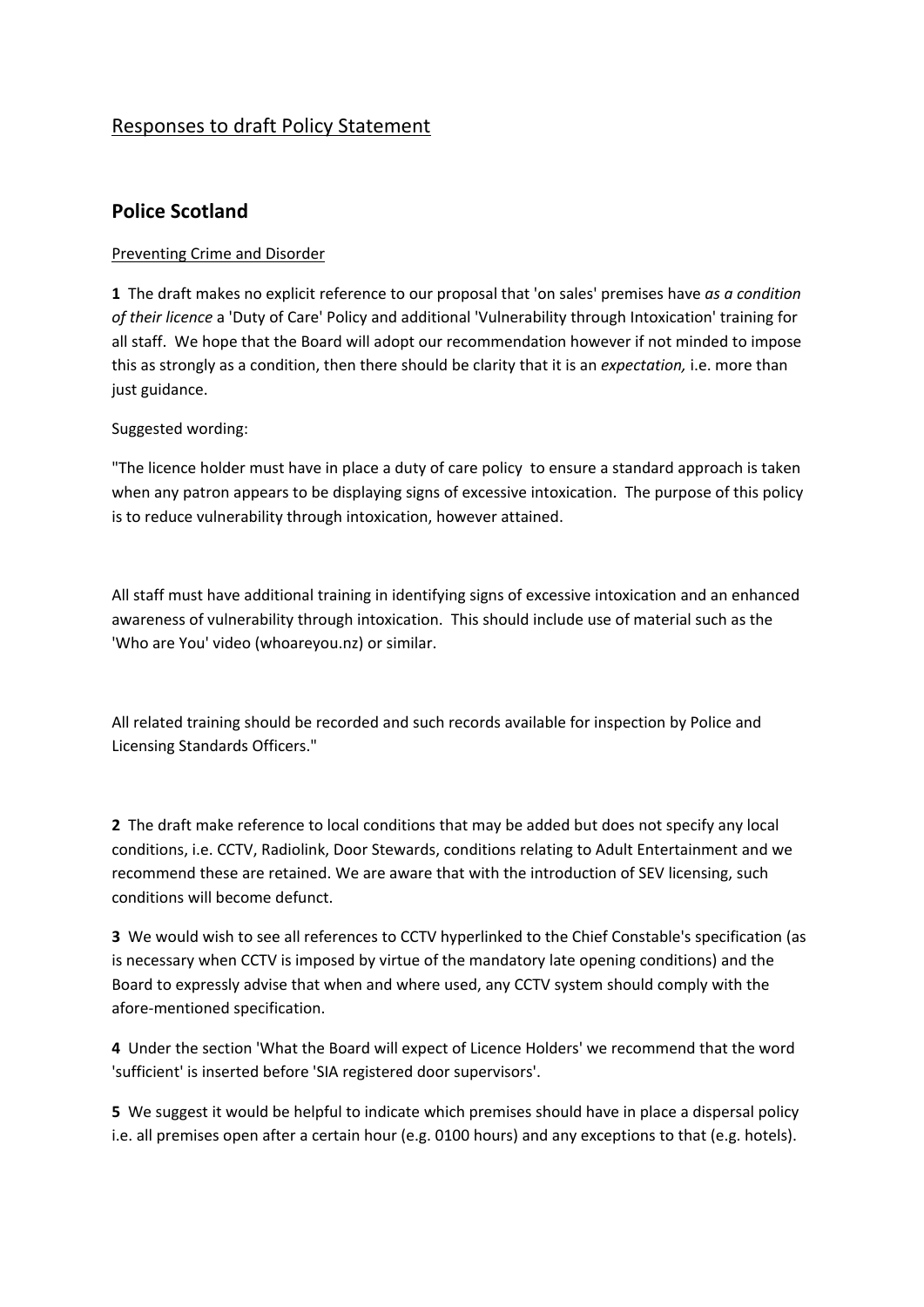### Securing Public Safety

**1** We would welcome the Board, when making reference to alternatives to glass, to also recognise and promote the safety benefits of toughened or safety glass, which within the modern market, bears very little difference to traditional glass and therefore does not impact negatively on the customers' experience.

**2** Similar to point 5 above, it would be helpful if the Board indicated which premises it expects to have crowd management policies in place.

## Supplementary Policy - Licensed hours

**1** We note the proposed changes to the latest terminal hour for both outwith and within the city centre, as defined. If adopted, we would wish to see the Board include a rationale or positional statement, particularly with regard to what is, in effect, the removal of the term 'significant entertainment'. Our assessment of this proposal is that the Board is no longer considering that premises offering a specific type of entertainment should be entitled to longer hours and that the net effect of this proposal is parity amongst almost all 'on sales' premises, which perhaps reflects recent trends and provides a diversity of offering, without advantage. We assume that the terminal hour for casinos remains unchanged.

**2** Should the proposed terminal hours be adopted as policy, we anticipate there may be an increase in the number of premises which seek a later terminal but do not fit the criteria that triggers the mandatory late opening regulations for premises open after 0100. We recommend that the Board addresses this by imposing similar conditions such Door Stewards, CCTV, Radiolink, PLH and first aider on duty and a Vulnerability/Duty of Care policy (in the event that doesn't become a universal local condition) on all premises granted hours after 0100.

**3** We trust any consideration for hours beyond the proposed terminal hours will be subject of further consultation process.

## Occasional Licences and Extended hours

**1** In relation to applications for Occasional Licences and in terms of the Licensing (Procedures)(Scotland) Regulations 2007, Section 18(3), we have for many years responded to such applications within 7 days of notification. We ask that consideration being given to the Chief Constable being allowed a longer period, preferably 21 days in line with Licensing Standards Officers and this position being included in the new SLP.

**2** We note the intention to publish in January of each year, a list of qualifying events. We request that for the forthcoming festive period (Christmas 2018/New Year 2019) that dates for any general extension are published as soon as decided, which would greatly assist with current resource planning.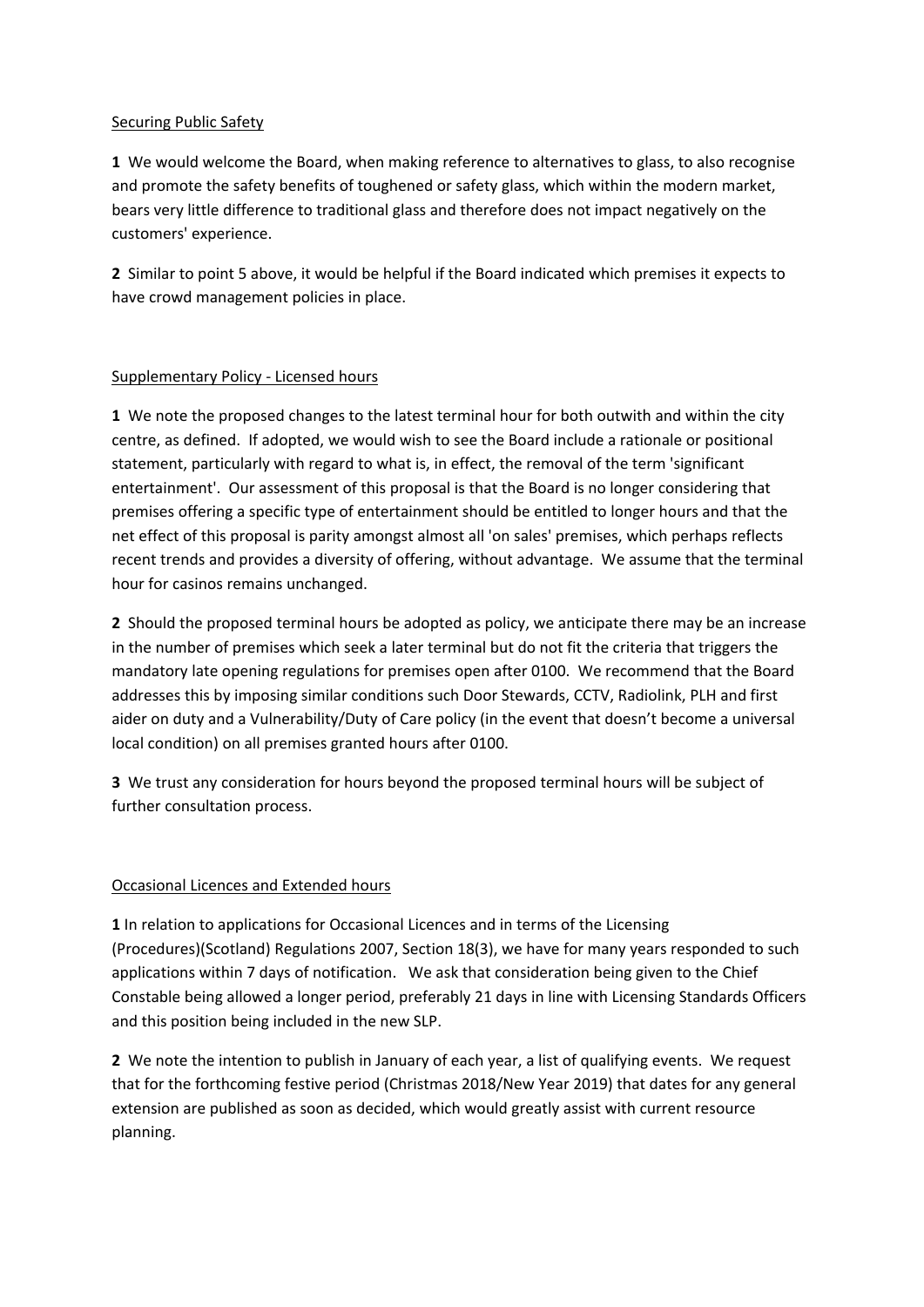### Overprovision - on sales premises

We have responded separately.

### Other comments

**1** We have noted a rise in events such as 'Ultra White Collar Boxing' and other mixed martial events within licensed premises. Some premises have held such events by virtue of having indicated that indoor/outdoor sports takes place on the premises at Section 5(c) of their Operating Plan. We are of the view that such activities carry additional risks and request that the Board considers including in the Policy that premises which intend to hold such events should have this specifically stated in the Plan and there should be specific risk assessments carried out for each individual event.

## **Kincorth & Leggat Community Council**

We are happy to advise that we feel that all items have been covered.

## **Aberdeen Inspired**

We refer to our original consultation response which provides background to Aberdeen Inspired and who we represent within Aberdeen.

By way of initial comment we commend the Board for seeking to be progressive and support Aberdeen, the wider tourism strategy and the licensed businesses that operate in a socially responsible manner throughout the City.

Supplementary Policy – Licensed Hours

A relaxation from the restrictive 14 hours continuous trading to 15 hours continuous trading for onsales premises is a very welcome step. Coupled with the removal of the arbitrary need to demonstrate substantive entertainment to qualify for later hours, gives the sector the opportunity to innovate and embrace new trends. Many people are going out later and wish to drink less but drink better.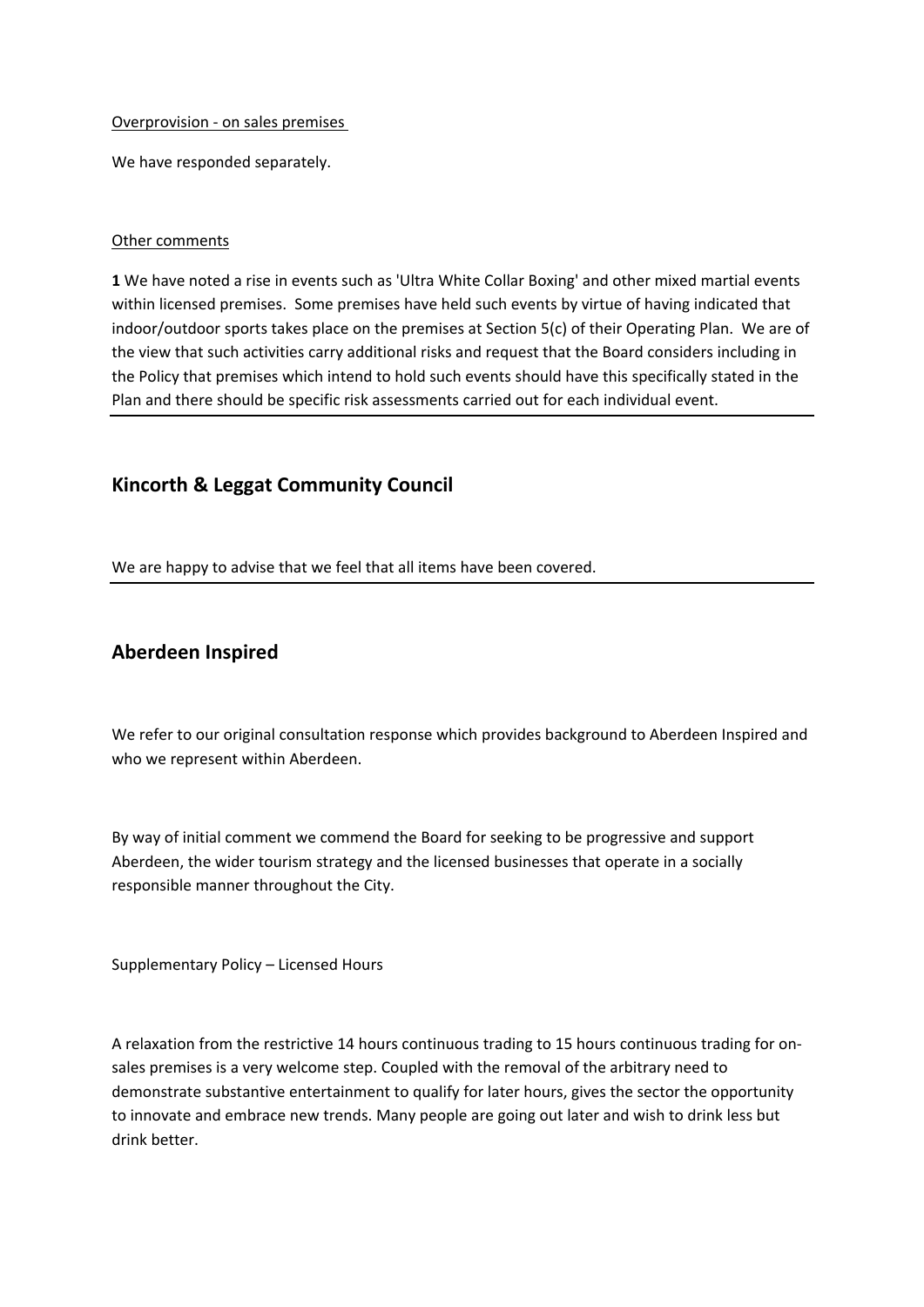The Board's proposed approach makes clear that they will aim to assess the mode of operation and their ability to uphold the licensing objectives when considering what the appropriate hours for premises should be as opposed to an artificial label that is assigned to the premises.

Supplementary Policy – Occasional Licences and Extended Hours

### Occasional licences

Drawing comparisons with other Scottish cities, for example Edinburgh, retaining a flexibility in relation to the use of occasional licences is important. Many of the Capital's events like the Festival and Festive celebrations rely on operators being able to obtain occasional licences to animate nonlicensed spaces for a fixed term but often the spaces will be used year after year in this way. Striking a sensible balance which guards against abuse of occasional licences could be achieved if Board officers had the ability to refer an application or applications to a Hearing. The applicant could be cited to the first available Board meeting to explain the nature of the application should there be a concern about long term or consecutive use.

Without a clear indication from the Board as to what constitutes a "child-focused event" the terms of the policy could lead to significant confusion. If narrowly interpreted i.e. if any event which allows families or U18s will face a presumption against grant, this would cause us real concern. As a country, a City and a society, we aspire to adopt a more European approach to alcohol consumption. Banning it completely from family events risks alienating younger people and creates a mystique around alcohol. It would be preferable if the Board stated that it expected any application for events targeted at (or largely catering for) families to be accompanied by a detailed alcohol management plan which will be assessed as part of the application consultation process.

#### Extended hours

We have sought to clarify with the Board's legal advisors the terms of the draft Policy which, at first reading, were not clear. We understand that for a bona fide event the Board will not look to enforce the "15 hour rule". This will be welcomed by the trade and we are very supportive of this step.

However, given our difficult understanding the terms of the draft statement, some additional clarity would be useful.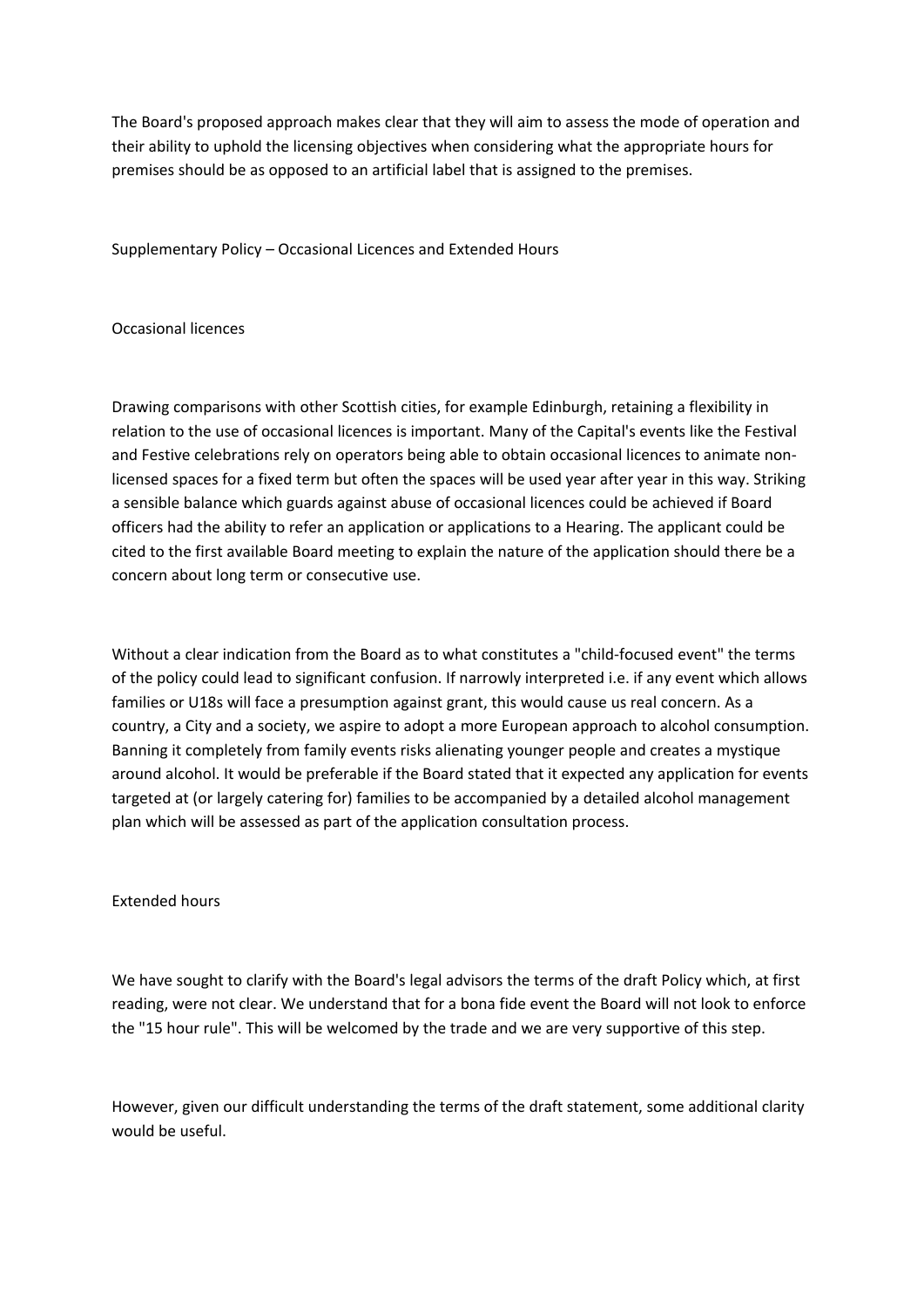Also, examples of what the Board means by the statement that - licence holders are expected to "anticipate and incorporate reoccurring events into the Premises Licence" would assist the Trade.

# **Old Aberdeen Community Council**

Sorry for a last minute response to this consultation; we had intended to not comment, but a resident pointed out an issue that requires our input. It is unfortunate that the document does not identify the key changes proposed; instead leaving it to the reader to try and determine what is a significant change and what is existing policy. We wish to comment as follows:

The current licencing policy 2013-2016, Appendix 4, page 45 indicates a latest permitted operating time of 0000hrs outside of the city centre.

The draft policy statement dated November 2018 on page 13 proposes that, outwith the city centre, alcohol may be served up to 0000hrs Monday to Thursday but may continue to 0100 on Fridays and Saturdays.

The Old Aberdeen Community Council would like to object to this proposal for the following reasons;

- Outwith the city centre, older pubs are typically mingled with the residential properties.
- The development of 'beer gardens', both as an area to smoke and a means of adding additional capacity, has burgeoned even in our chilly city and these outdoor areas create levels of noise that just did not occur prior to the smoking ban.
- Residents living nearby to a public house effectively expect a racket in the evenings, but then expect it to fall silent after midnight, permitting rest. A further hour of noise is not an attractive thought.

We therefore strongly urge the Committee not to progress this option of extending 'Last Terminal Hours' outwith the city centre.

We also note that a Supplementary Guidance on outdoor areas is proposed. We would support this move, as they have mostly been created in a very ad-hoc way and probably are not adequately addressed as part of the premises safe capacity. Perhaps the SG should also provide guidance on smoking facilities where this is only possible on the public footpath.

(A further, perhaps minor, issue is that the map of licenced premises is in error in that all the location 'icons' are some 100m to the east of their correct location. I have tried this on two separate computers so this is a problem at your end).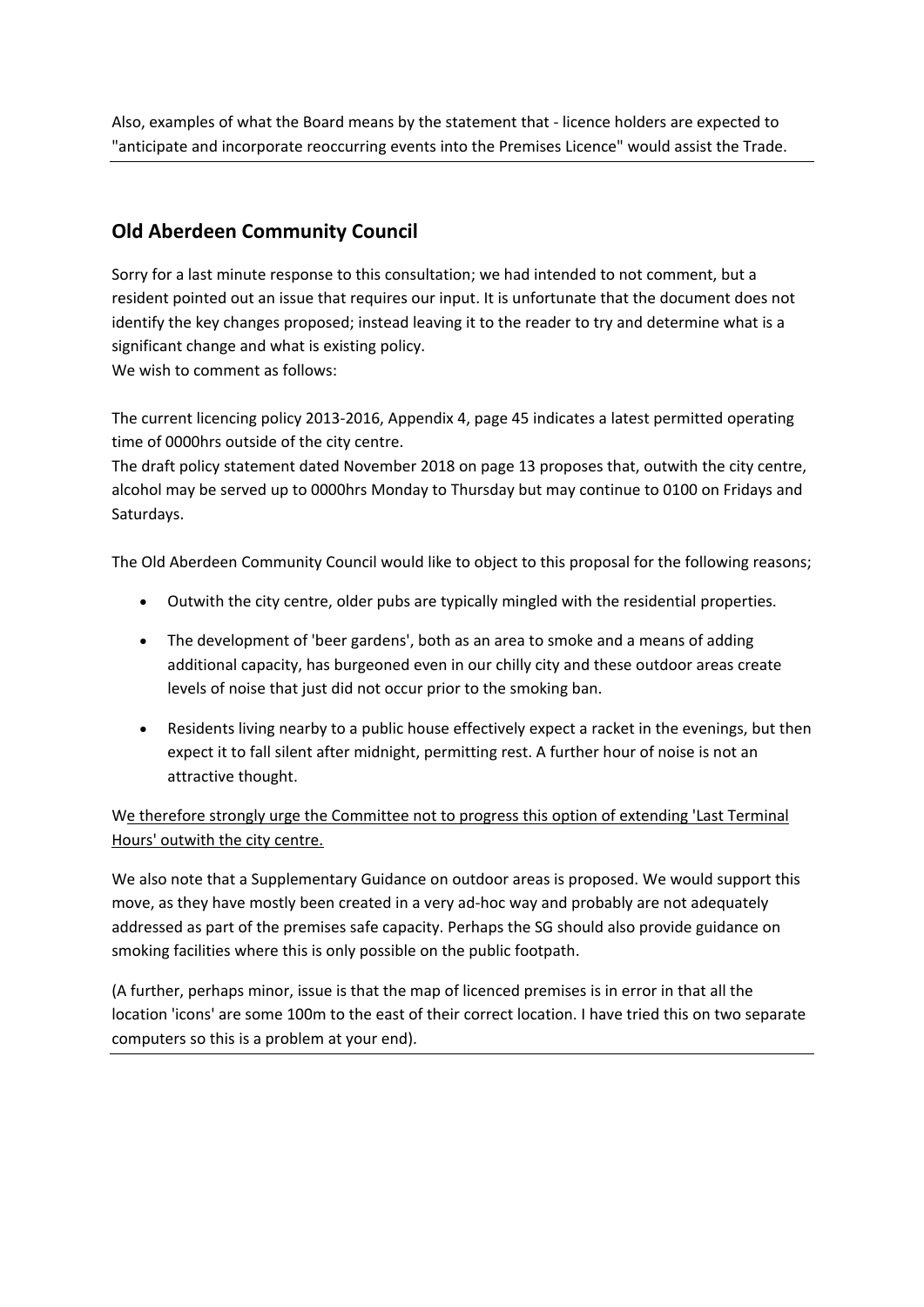## **PB Devco**

Aberdeen City's draft licensing policy should be praised for taking into consideration the views of the licensed trade at various points throughout their consultation process. Similarly much thought has clearly gone into developing the tourism and leisure aspects of Aberdeen with the removal of significant entertainment as a factor which allows entrepreneurialism and commerce to develop within the licensing industry.

Furthermore, the policy has removed jargon and allowed the information to become understood by the masses. Nevertheless some of the points that Licence Holders are expected to uphold and some of the guidance expected them is vague and Licence Holders will require further clarification to allow them to fully understand their obligations and therefore comment comprehensively on the draft policy. Much of the policy is based upon "appropriate conditions" so it is hoped that these conditions will be based on a case by case approach whereby Licensed premises that make a positive contribution to the night time economy and can evidence an investment in safety and security measures, ongoing staff training and social responsibility promoting the licensing objectives should be awarded.

With the introduction of the City Centre Masterplan Aberdeen will transform significantly within the five-year lifespan of this policy. Is only having a 15-hour continuous stifling the diversification of our City? Licensed premises now no longer divided into different classifications such as bar, pub or nightclub so should these hybrid premises be able to accommodate certain types of clientele in the mornings, afternoons and early evenings before transforming into a late night venue rather than being penalised as they have already been open for 15 hours? We should be encouraging a dynamic, vibrant and evolving licensed trade on an international level whereby businesses that offer a fantastic product in a safe environment thrive.

Lastly, the Licensing Board's commitment to incorporating recurring events for extended hours should also be commended and the recent correspondence to licensed premises to seek the opinions of the trade is also welcomed.

## **Janet Hood on behalf of TGC Leisure**

I have been asked to make a response on behalf of TGC Leisure Ltd nightclub owners and operators in the City of Aberdeen. My clients are concerned that the proposal to permit all on sales licensed premises situated in the area defined as the city centre to open till 0300 will increase public drunkenness, create public nuisance, increase crime and disorder in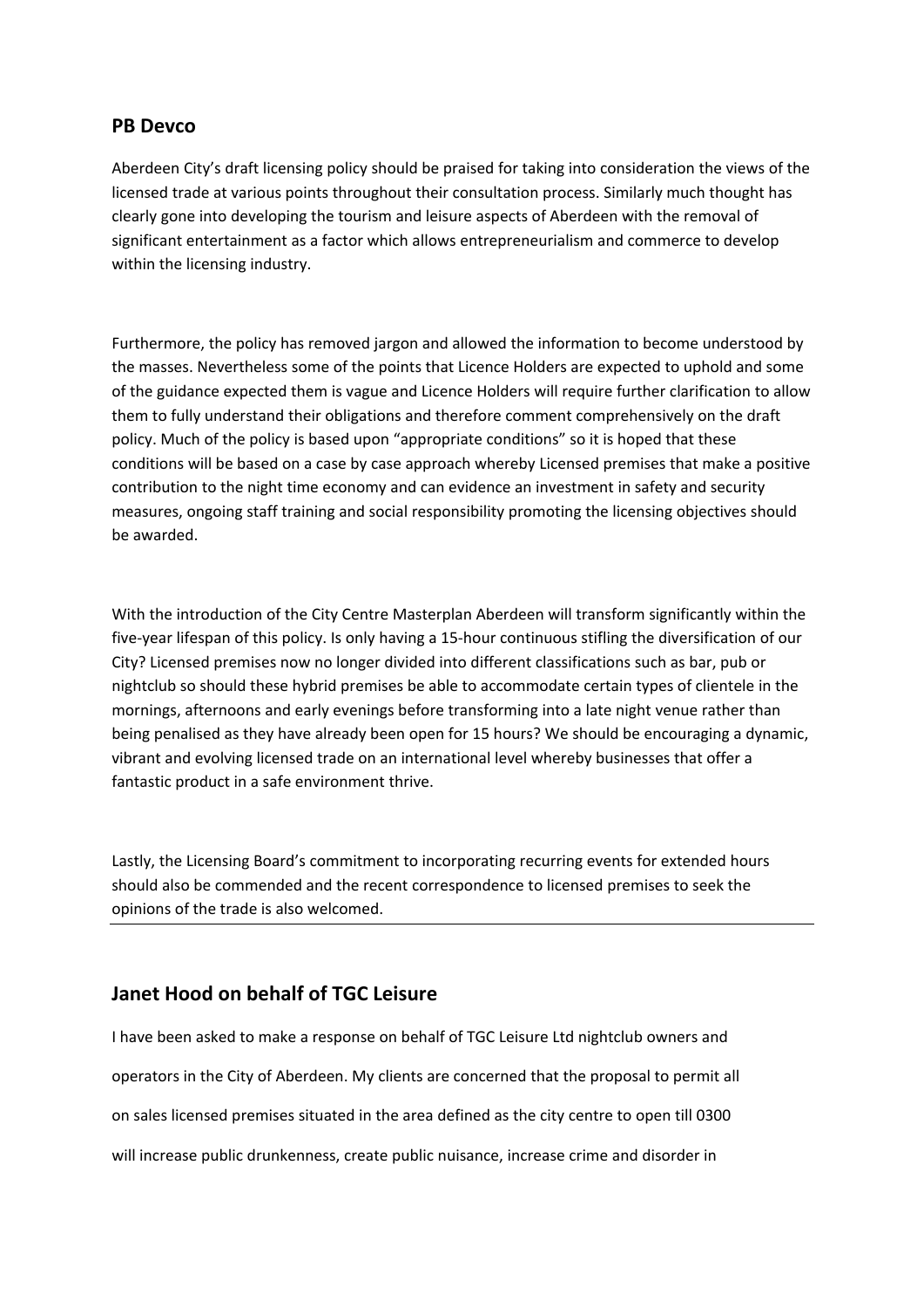the city, harm public safety and potentially damage health.

#### **My clients concerns are based on all five of the five licensing objectives.**

Preventing Crime and Disorder Preventing Public Nuisance Protecting and Improving Public Health Securing Public Safety Protecting Children and Young Persons from Harm

**The proposal for change contained in the draft revised policy which causes my client concern is as follows :**

#### *On-Sale Premises*

*The Board considers it appropriate to distinguish hours within the city centre from outlying areas. The city centre area is that shown delineated on the undernoted map. The hours stated below are the earliest acceptable opening hour and latest acceptable terminal hour, and not the maximum permissible hours. The Board considers 15 hours continuous trading to be reasonable within any 24-hour period and so the opening or terminal hour should be adjusted accordingly to comply with this requirement. Outwith City Centre Earliest Opening Hour Latest Terminal Hour Sunday to Thursday 1000 0000 Friday & Saturday 1000 0100 City Centre Earliest Opening Hour Latest Terminal Hour Sunday to Thursday 1000 0200 Friday & Saturday 1000 0300*

**Report of non inclusive Survey**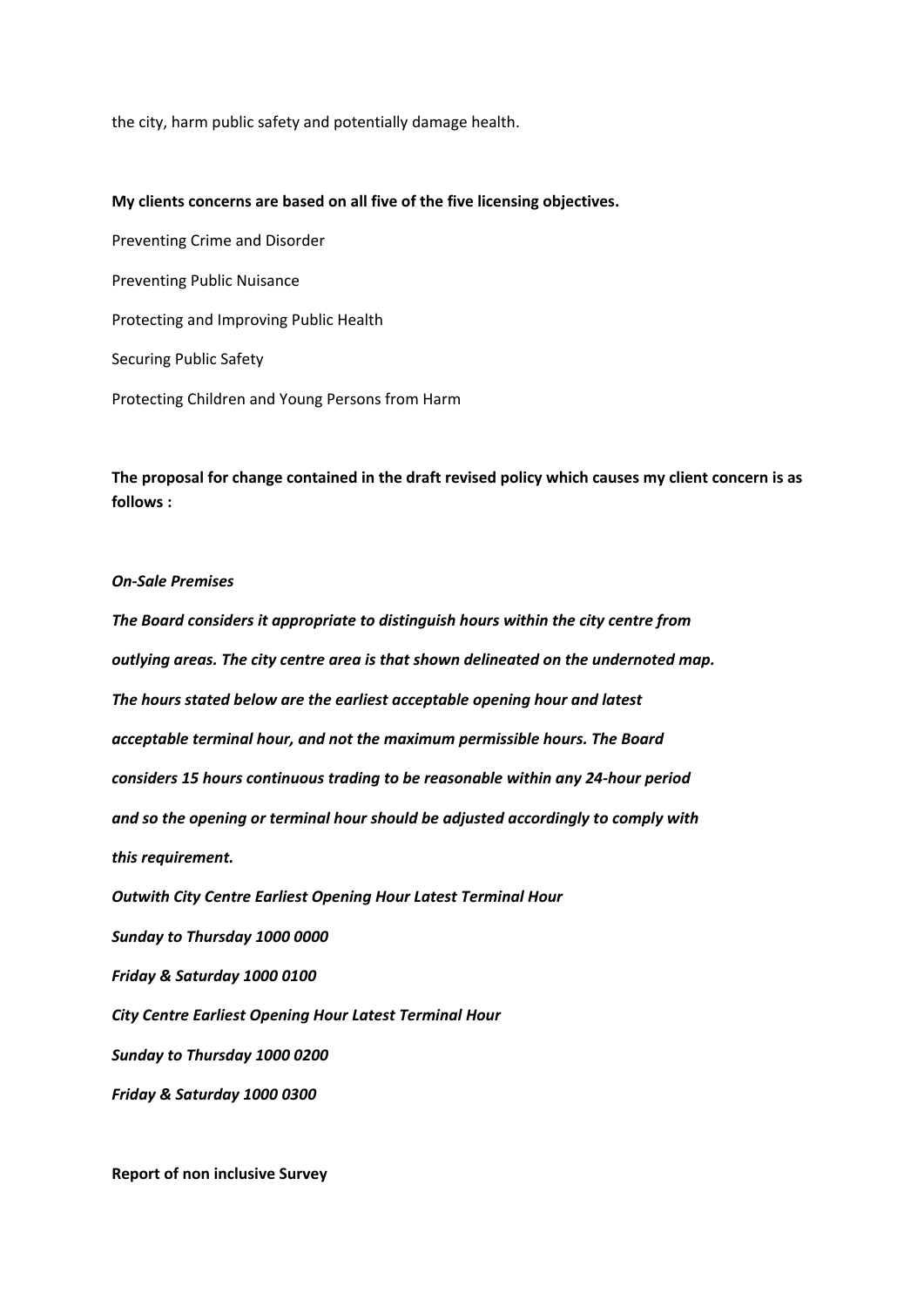It is understood that this proposal was based on a report which the writer has not been able to access and this response is based on information provided to the writer by a member of the Aberdeen Local Licensing Forum.

The author of the report is believe to be Nicola Johnston, Aberdeen Inspired's Evening and Night time Economy manager My clients assert that the report was based on an extensive survey.

However my client has not been so surveyed which seems to be a major failure in the report. My clients also assert they know of no-one currently operating late might premises who has been included in the survey and would welcome an opportunity to consider the survey, to consider who or what type of business was surveyed and to be made aware of the sectoral responses. A report of this nature is surely flawed if the businesses it is most likely to affect have not been considered bu the author.

It is believed that Police Scotland have concerns about the proposal in terms of the Prevention of Crime and Disorder objective

#### **My clients concerns are as follows**:

In order to achieve a current 0300a.m. licence my clients and others involved in the provision of late night entertainment have made major investments in

1. property - decor and equipment;

2. entertainment and facilities provided - big name DJs and live bands; dancers exhibitions and performances; comedians, magicians; arts and literature readings and and other provision of live entertainment - it is not possible to iterate all on offer;

3. staff and stewards training- over and above that required by law - the aim being to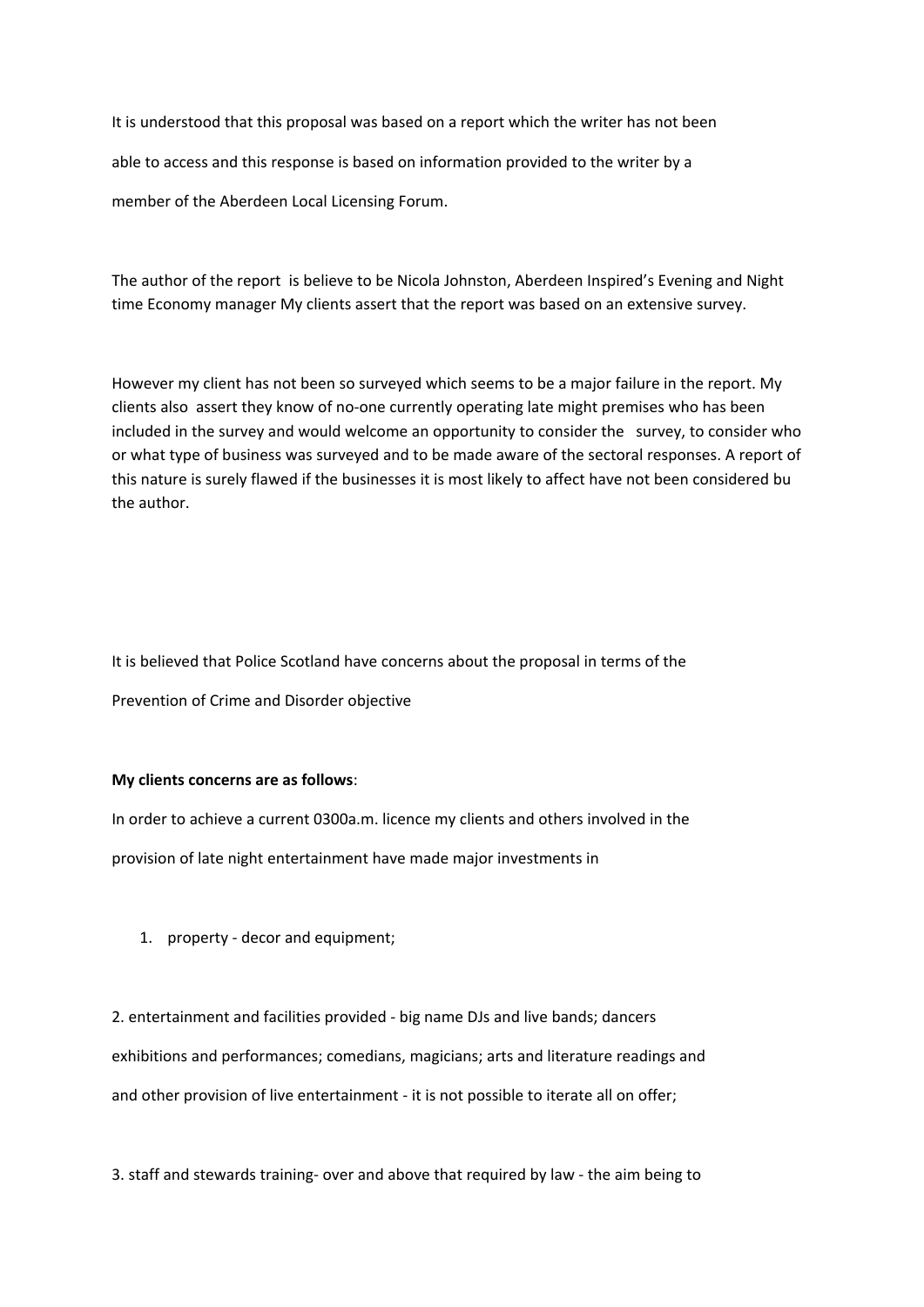ensure a high level of public safety and good hospitality offering to encourage patrons return to Aberdeen for more than one reason; and

4. Sound management of premises; engagement of appropriately trained first aid personnel, and experienced managerial staff to ensure all of the above.

#### **Current practice**

My clients have already been concerned that the Licensing Board has been granting premises licences 0300 a.m. terminal hour considering only entertainment provided and accepting basic provision of music often by way of a phone based system to permit premises licence holders to open late while not insisting on the other matters which are vital to ensure a safe and welcoming late night offering in Aberdeen which can operate without causing issues for neighbours, residents, the police or other businesses in the City.

Late night operators are well versed in dealing with potential issues with patrons;

preventing drug taking; preventing drunkenness; preventing violence; ensuring behaviour of stewards and staff meets standards over and above the acceptable; provision of safe home policies and the general requirement to ensure the well being of their patrons.

Although on one view it could be said that increasing the terminal hour for all premises might offer more choice to the late night public my clients are concerned that there will be serious harm to the licensing objectives:

Late night operators work to ensure their businesses are run with little or no impact on neighbours - this involves skilful queue management; dealing with access by persons under the age of 18 and drunk persons and working and assisting in their safe passage home; ensuring safety of staff and other persons providing entertainment in their premises; safe home; prevention of terrorism; promotion of ask Angela and other Police Scotland safety initiatives.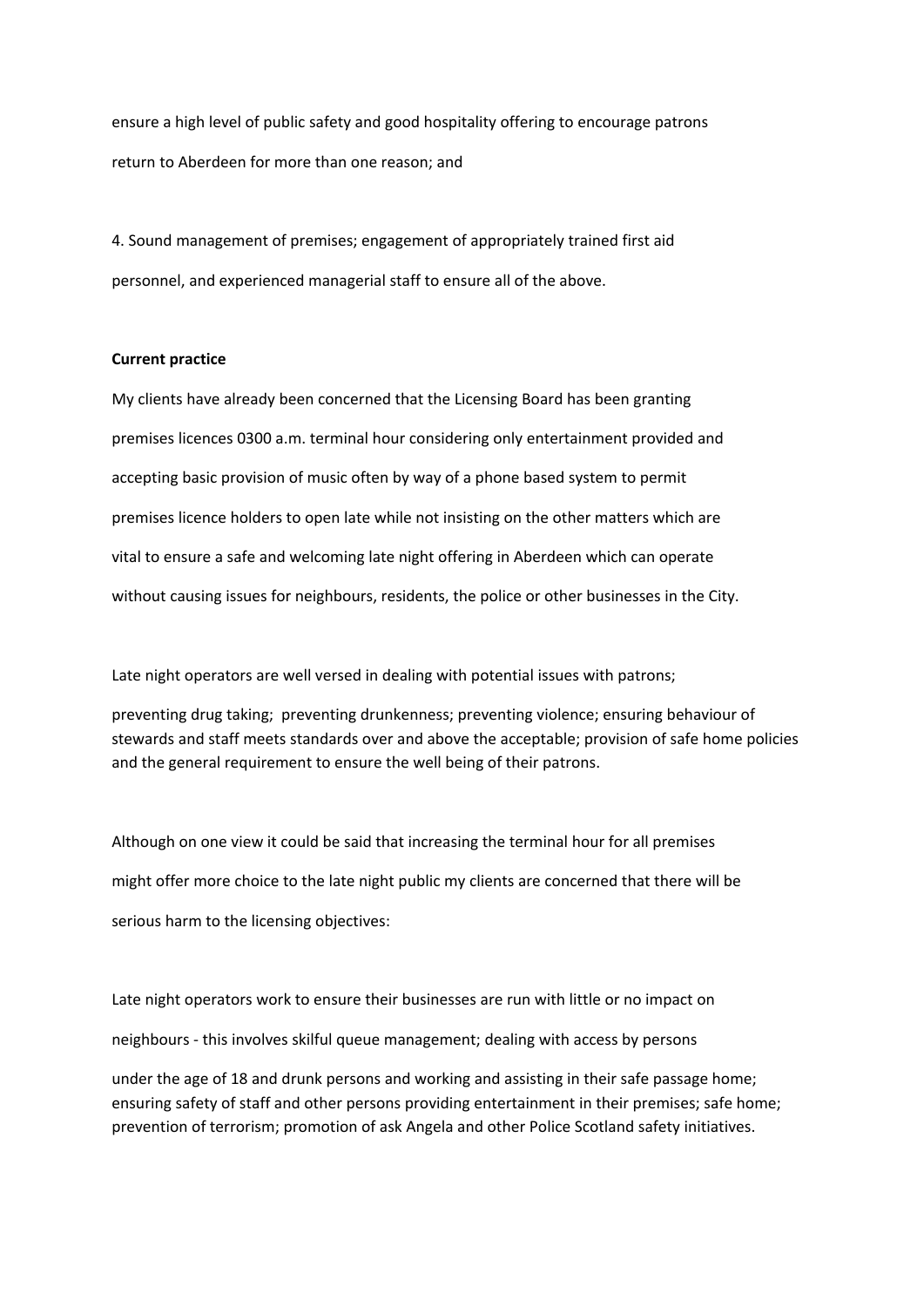#### **Safety and other matters**

Current late night operators providing appropriate entertainment engage the majority of

SIA licensed door stewards operating in the area - by permitting ad hoc late night opening the board will create a situation where there will be a serious shortage of properly trained door stewards which will impact to the serious detriment of public safety.

If the number of late night opening premises increase without there being a requirement to provide suitable entertainment it is likely that there will be an increase in late night consumption of alcohol and more public crime and disorder, less public safety and an exponential increase in public nuisance when patrons of these premises and legitimate late night premises empty onto the streets at the same time with no ability for the police or other agencies to deal with the numbers of people living all at the same time.

This will put pressure on taxis and private hire crs, late night buses and may lead to harm to the public health objective as patrons seek to walk home to outlying areas of the city and worse still to outlying towns and villages. There is very little provision of late night transport in Aberdeen.

All of these matters have been frequently and regularly raised by Police Scotland and comprise is recognised hazards.

### **Benefits of different closing times**

It is accepted that differential closing times permit better evening and late night

management and prevent clashes of cultures and customers. It is highly likely that if this policy is brought into force patrons of drinking establishments will drift from premises to premises trying to ensure the last drink. Given the pressure on the trade it is highly likely that many less experienced operators will permit already drunken persons access to premises and more worryingly to alcohol. The streets will be less safe. There will be more public drunkenness, there will more violence as clashes occur where patrons are served too much alcohol or are refused entry to premises. At present there is a hiatus between pub closing time and late night entertainment closing time. Patrons solely out for a drink tend to go home at pub closing time and this means that stewards, late night premises operators and their staff and or course the police know there to target their resources to try to ensure the safety of late night customers and others.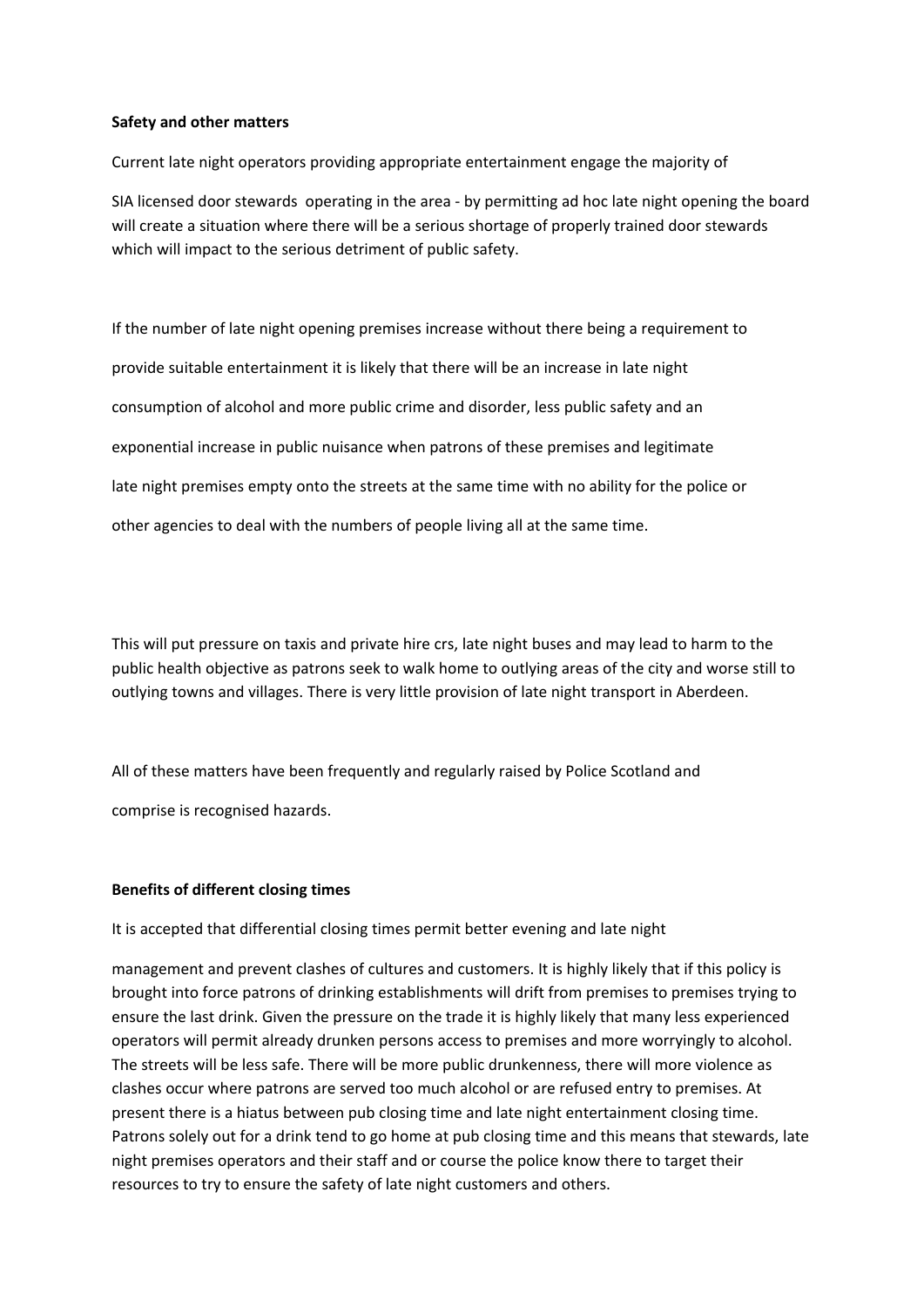Pressure on late night premises - especially those unfamiliar with late night operations will encourage lowering of prices to compete for business. This will result in less experienced operators actions seriously harming the health objective, likely harm the requirement to secure public safety and and like have a severe and negative impact on prevention of crime, disorder, public nuisance objectives.

The front loading / pre loading will increase as patrons will tend to drink more at home in unsupervised environment and thus come out to the town later again increasing harm to the above objectives.

Lack of experienced stewards will possible encourage underaged persons to "try their luck" in non entertainment premises thus leading to harm to the heath objective and the prevention of harm to children and young persons objective.

The fear is that patrons of premises offering no entertainment will tend to drink more as they will have no entertainment to offer alternative activities. This will harm the health objective directly and increase likelihood of harm to the other objectives. Extending hours of premises with no entertainment may indeed have a knock on negative effect on domestic violence as patrons will leave later, have had more to drink and thus be more likely to negatively affect family and others. Most violent crime is carried out by persons who have drink taken and is more likely to occur the more people drink.

The same concern apply to mass increase in number of extended hours grants or occasional licences for late night events except where operators have experience.

### *The current policy on late hours trading is as follows:*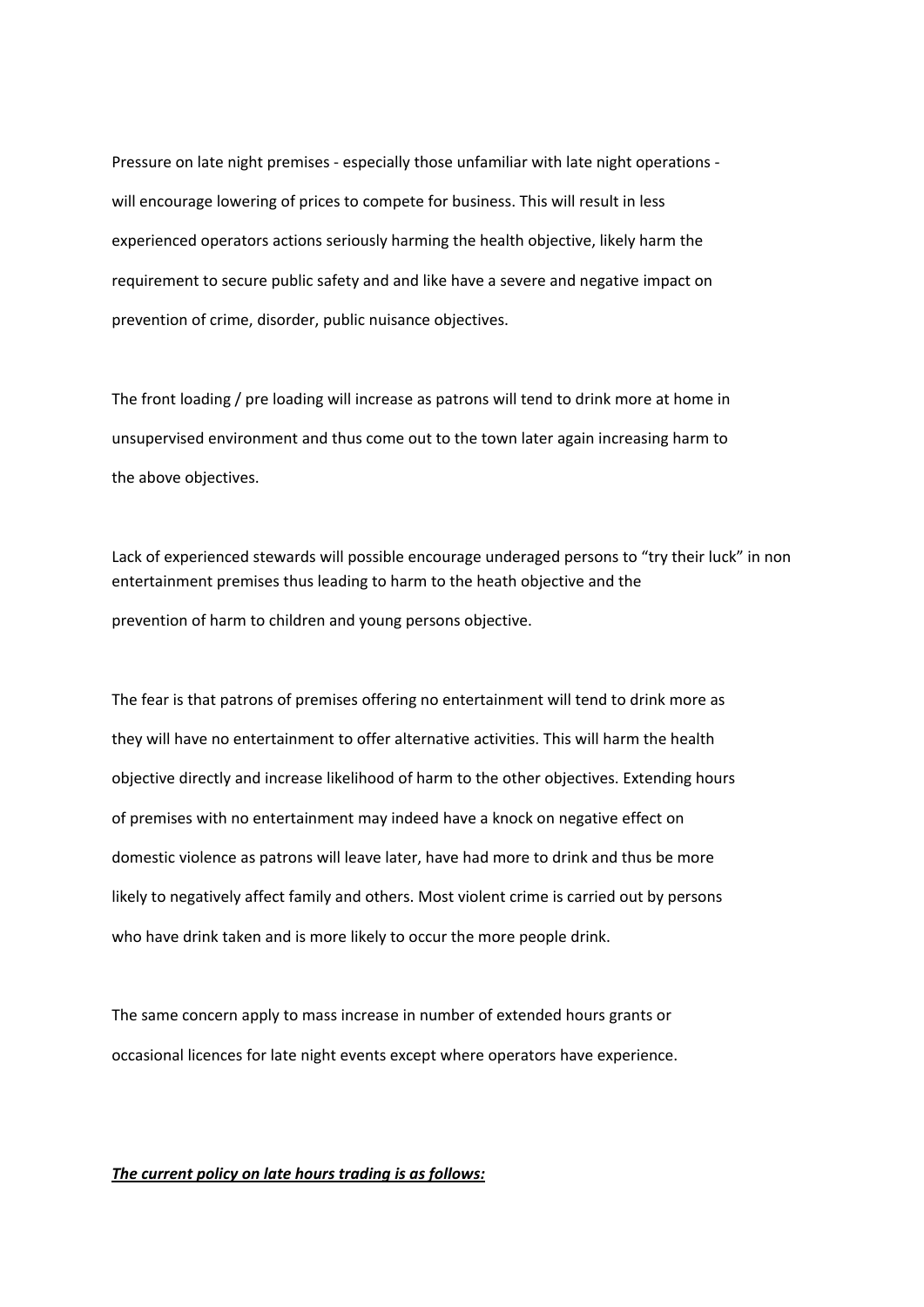*"Premises in the City that provide significant entertainment (to the satisfaction of the Board) may apply and be granted hours until 02.00 Sunday – Thursday and 03.00 on Fridays and Saturdays .The Board regards significant entertainment to be entertainment which is of such a nature to be the principal attraction for patrons to attend the premises and where alcohol is served to patrons only as an ancillary accompaniment to their attendance and /or participation in the entertainment provided.– The Board considers in these cases that the entertainment is the principal reason for patrons attending the licensed premises and that the consumption of alcohol would therefore be ancillary to such entertainment.in order to be consistent with the licensing objectives. This would apply to premises such as nightclubs (with dance floor areas/facilities included in their operating plan and detailed in their layout plan) where recorded or live music for dancing is provided. Other examples of where significant entertainment may apply are discos, DJs, adult entertainment, and live music for concerts, cabaret and theatrical plays. Some examples where the Board does not consider there to be significant entertainment are pool, darts, dominoes, leisure facilities and background music. The Board are entitled to distinguish between premises of different descriptions offering different facilities or activities. e.g. Section 27(9) of the 2005 Act allows the Board to impose conditions in relation to the sale of alcohol on a premises to which a licence relates or any other activity carried on in such premises. In light of the evidence before the Board on the levels of alcohol consumption in the city and the levels of alcohol related crime the Board wish to promote in terms of the objectives the types of premises which can operate where the service and sale of alcohol is not the primary objective thus contributing to the positive night time economy in the City but not adding to the health or crime related harms associated with are premises which focus wholly or mainly on alcohol consumption.*

*The Board has taken heed of the advice of the Police and the Health Board and no*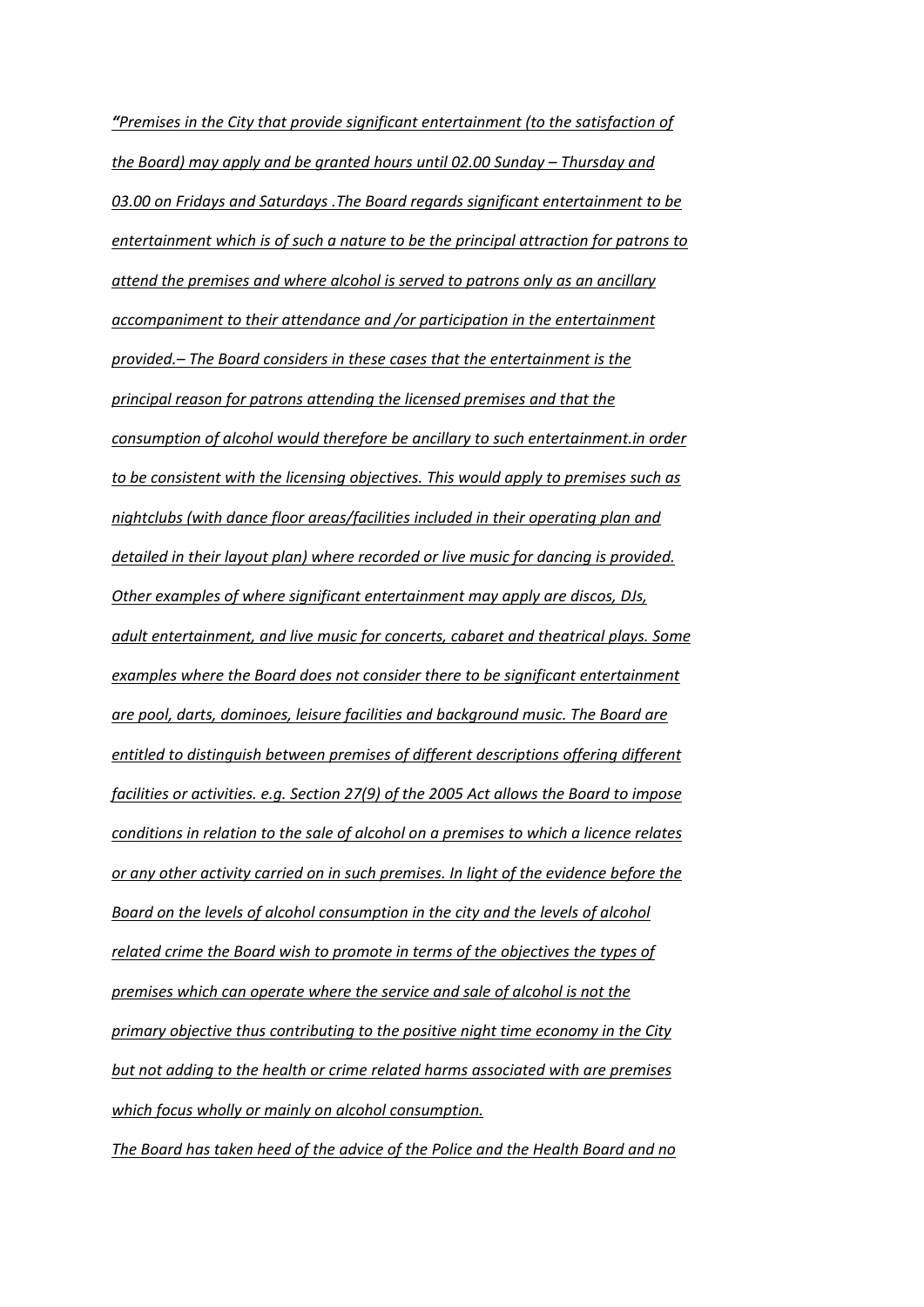### *Aberdeen City Licensing Bd Policy comments Page 4 of 4*

*longer considers snooker as an entertainment that warrants a later terminal hour (2am or 3am). This change to the Policy is not to apply retrospectively and will not therefore affect current licensed premises where the principal activity is snooker"*

My clients believe the policy if properly managed by the board is fair, offers experienced late night operators a chance to benefit from their substantial investment as above iterated and will help ensure a safe and welcoming late night offering in the City of Aberdeen.

### **Danger to Aberdeen business**

My clients are concerned that if the proposal goes ahead there will be more closures of late night entertainment premises to add to this list - The Garage, Babylon, Ministry, Priory, Snafu, Tiger Tiger, 1 Diamond Street, Origin, The Albyn- all of whom have succumbed to the pressure on late night offering. Some of these closures will have been affected by the downturn in the local economy however my clients assert that another main reason is the pressure from other premises which are opening late without having to meet the stringent requirements usually set in place for late opening premises.

My clients hope the Aberdeen City Board will consider this response and retain the existing policy.

## **TLT LLP**

The TLT LLP Licensing team in Scotland represent a broad range of licence holders in both the on and off sales sector ranging from multiple operators to sole traders. Our solicitors regularly attend licensing board meetings across Scotland including the Aberdeen City Licensing Board ("the Board"). By drawing on this experience we hope that our input on the Board's Policy will be of assistance to Members.

Please note that the views expressed herein do not necessarily reflect the views of our clients.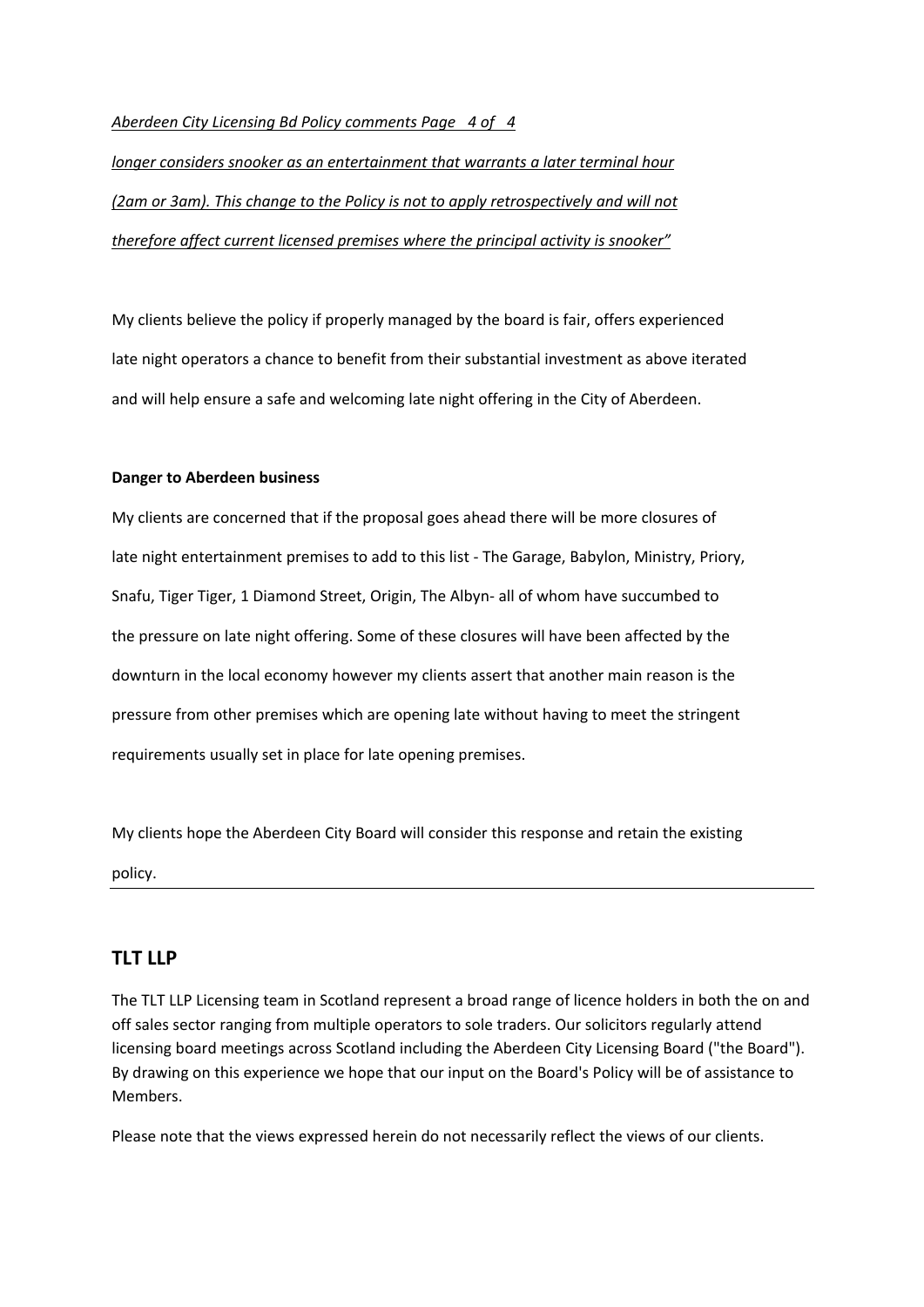By way of initial comment it is our submission that the Board's Policy plays a vital role in generating a healthy and vibrant night time economy. A progressive and responsible late night economy is increasingly important to the life of the City, as evidenced by the on-going struggles within the retail sector. Experience based venues are now driving footfall rather than traditional shops. Tourism also demands a sophisticated and varied hospitality offer.

### **Supplementary Policy – Licensed Hours**

TLT welcomes the Board's new approach to licensed hours for on sales hours, i.e. 15 hours continuous trading within a window of (generally) not before 10am or after 3am. This move away from strict definitions of "types" of premises is on all fours with the aims of the 2005 Act and also reflects the recent trends in the hospitality industry. These trends are as a result of customer demand

For example there are a great many so-called pubs and bars that serve food that is a higher quality than traditional restaurants. What the general population consider to be entertainment goes beyond the traditional dance halls of yester-year. Modern hospitality is offering consumers a host of experience based entertainment which includes traditional forms such as live music and DJ's but also includes film, spoken word, interactive exhibitions, and visual displays - not to mention late night cocktail lounges.

The Board's proposed approach makes clear that they will aim to assess the mode of operation and their ability to uphold the licensing objectives when considering what the appropriate hours for premises should, be as opposed to an artificial label that is assigned to the premises. We commend that approach

## **Supplementary Policy – Occasional Licences and Extended Hours**

### *Occasional licences*

Whilst it is appreciated that the statutory process does allow occasional licences to be abused, it is important to note that without the flexible system of occasional licences a number of unique and high profile events could not go ahead in Aberdeen and therefore the City would struggle to compete with other international cities in offering both its citizens and visitors the chance to experience many varied and exciting events in a range of buildings or areas that are normally unlicensed.

If there is an issue with an application then it should be cited to the first available Board meeting so that the applicant (and their agent) has an opportunity to address the Board directly as to the merits of the application.

With respect, the suggestion that occasional licences would not normally be granted for "childfocused events" is one of real concern. There is a lack of clarity as to what this means and why – in terms of the statutory framework – an occasional licence should not be granted for events that welcome children. There are a number of examples where (subject to appropriate management provisions) an occasional licence could be granted, without any issues in terms of the licensing objectives. For example, the sale of local craft gin bottles for consumption off the premises at a school fete. With Challenge 25 in place it is difficult to identify the mischief that would be caused by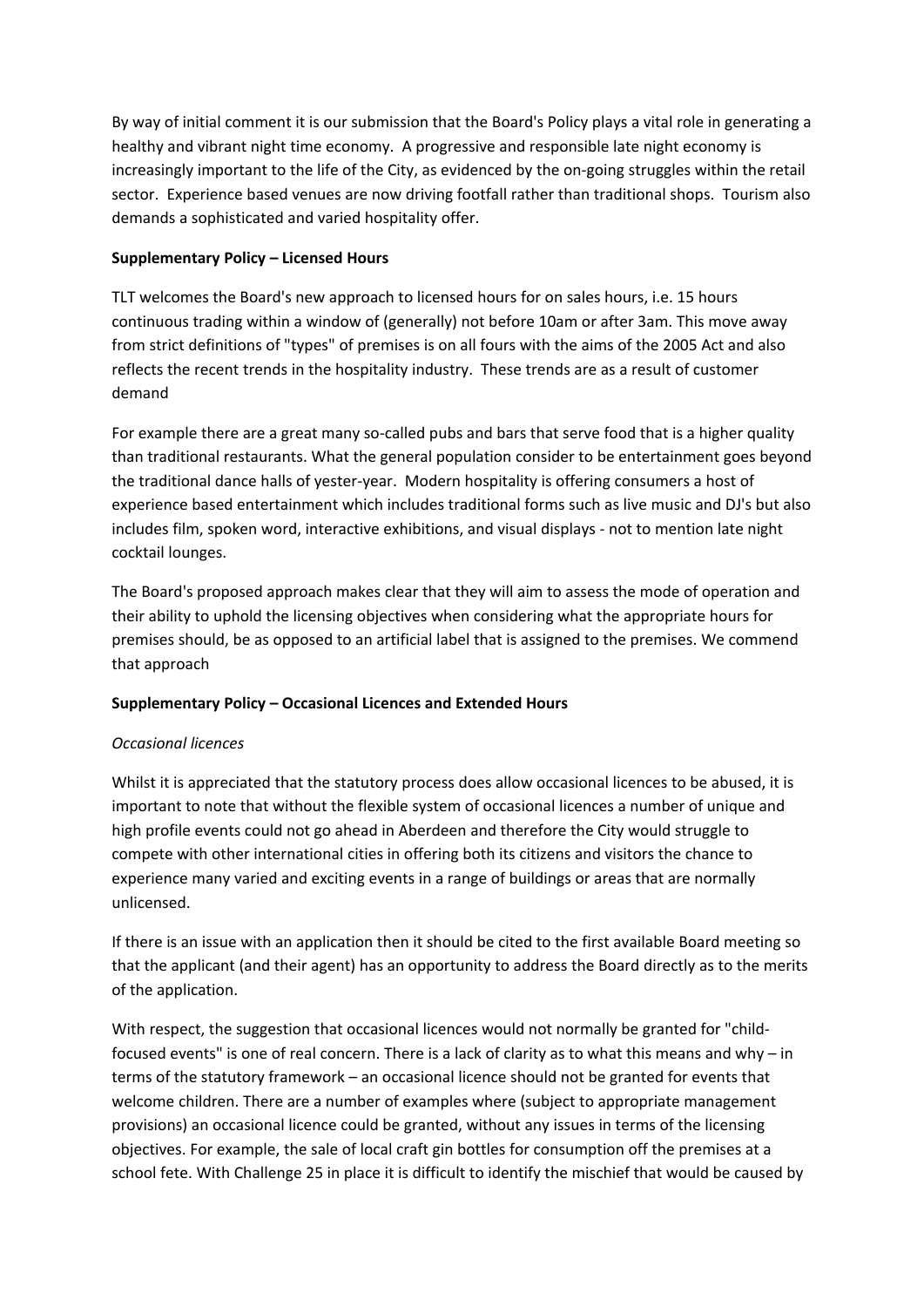the grant of such an application. Also the long term desire in Scotland and the UK as a whole, has been to move towards a more "European approach" to alcohol and banning it completely from family events seems counterproductive by restricting the opportunity to educate the next generation on responsible consumption. Rather than a ban, we would suggest the Board demands an alcohol management plan is lodged with the application.

## **Extended hours**

TLT are supportive of the Board's recognition that if a premises is catering for a *bona fide* event then the Board may allow applications that go beyond the "15 hour" rule (for core hours). However, it would be useful to have some additional clarity as to what is meant by the suggestion that licence holders are expected to "anticipate and incorporate reoccurring events into the Premises Licence". For example, if a premises wants to cater for the Super Bowl (which happens every year albeit on different dates), would the Board expect a major variation that allowed such trading by way of the seasonal variations box on the Operating Plan of the Premises Licence? Examples would be useful as to what may, and many not, be deemed to be foreseeable.

### **Children and Young Persons Access to On Sales Licensed Premises**

We ask that the Board, when considering "food led" on-sales licensed premises that are connected to a family friendly feature, experience or event space note in the Policy that some flexibility, both in relation to allowing children to access these premises unaccompanied and indeed allowing them to access whilst accompanied to a later terminal hour may be appropriate. By way of example, a purpose-built multiplex with bowling alleys and a cinema or a mall, surrounded by pizza/burger/ Sushi restaurants should, in our respectful opinion, be considered differently because alcohol will be ancillary and the footfall may be dominated by groups of older children and young people without adults in their company.

We trust that our input here is of some assistance to the Licensing Board and as noted at the outset we would happy to appear at an oral evidence session.

# **Old Aberdeen Heritage Society**

The Society's comments are as follows:-

## Overall Comments

We are concerned that several important sections and/or clarifications in the current Licensing Policy have been omitted from the draft which has been put out for consultation.

The Introduction of the current Policy states (para 1.4) with reference to the five policy objectives:-

"The objectives provide a basis for refusal of an application for the grant of a premises licence or of an occasional licence"

It is important that it is stressed than an application can be refused on this basis, and not just have conditions attached. We would ask that this sentence be re-inserted.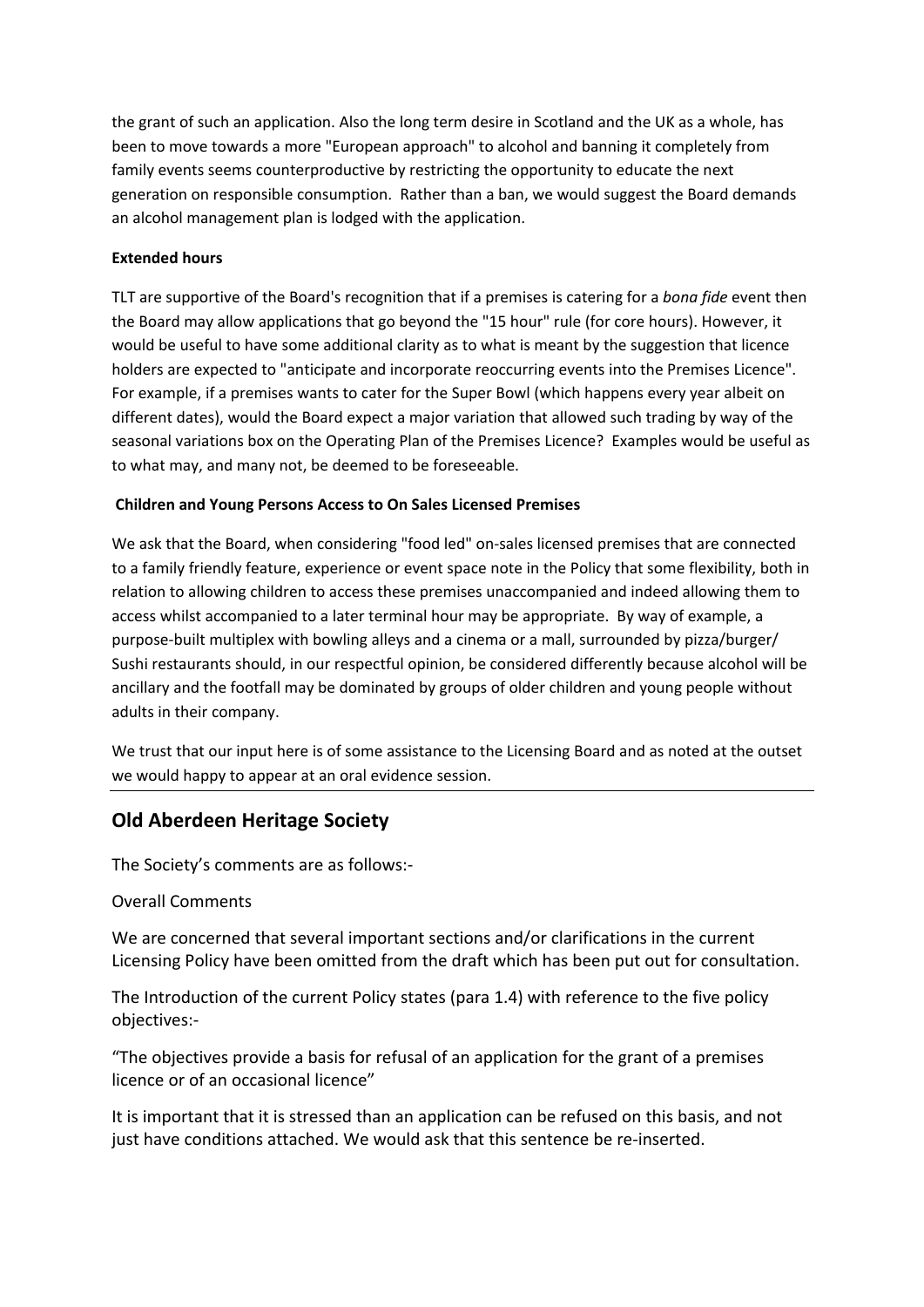The next section of the current policy ~ "Consultation and Links to Other Policies, Strategies and Legislation" contains an important paragraph, (pap 2.9, page 7) which we believe should most certainly be included in the new Policy, so that all involved, from members of the public to prospective applicants for licences, and indeed, all others, are absolutely clear how licensing functions relate to those of planning. The best way to ensure this is for it to be laid out clearly in the Licensing Policy.

We would draw attention in particular to the main body of para 2.9 of the current Policy in this respect:-

"In particular, the Board's licensing functions will be discharged separately from Aberdeen City Council's functions as the local planning authority. The Board recognises that planning and licensing regimes are separate and that the processing of licensing applications should be an exercise distinct from the processing of planning applications.

The Board as the licensing authority will not be bound by decisions made by Aberdeen City Council as the local planning authority.

The paragraph, or at least the last sentence, should be included in the new Policy, so that everyone is aware that the Board is not obliged to grant a licence even though the Planning Committee has granted planning permission.

The section on p.9 of the current Policy (paras 5.1 to 5.3) entitled "Notification of Applications, Objections and Representations" is surely important information which should be included in the new Policy.

We believe that it is important to include in the new Policy, as in the present one, a copy of the Byelaws on drinking in public places, as it is of considerable relevance.

The section in the current Policy entitled "Smoking and Nuisance" (p.19 paras 18.1 to 18.4) contains important considerations on preventing nuisance or disturbance to residents living nearby from smoking. The new Policy only seems to address the issue with regard to designated smoking areas, but there ought to be a commitment by the Board in their Policy, to consider whether it is appropriate to grant a licence where there is no designated smoking area, and smokers will congregate outside, possibly on a narrow pavement, in a narrow street, and particularly in a residential area where this can cause nuisance to neighbours.

Paragraph 20.9 (p.23) of the current Policy makes some extremely important points, particularly on the impact that patrons may have on the surrounding area after leaving their premises. It draws attention in particular to the noise which can cause "disturbance of nearby residents' rest, relaxation and sleep". This last phrase needs spelling out in the new Policy. It is vital that the consequences of such disturbance for people's health and quiet enjoyment of their homes is highlighted.

We note that there seems to be no mention in the draft Policy of flyposting, a recognised problem associated with licensed premises. Flyposting can be a persistent nuisance. It is our view that this should be included in the new Policy.

As a general comment on the Draft Policy, we would ask that the maps be made a lot clearer. They are virtually illegible.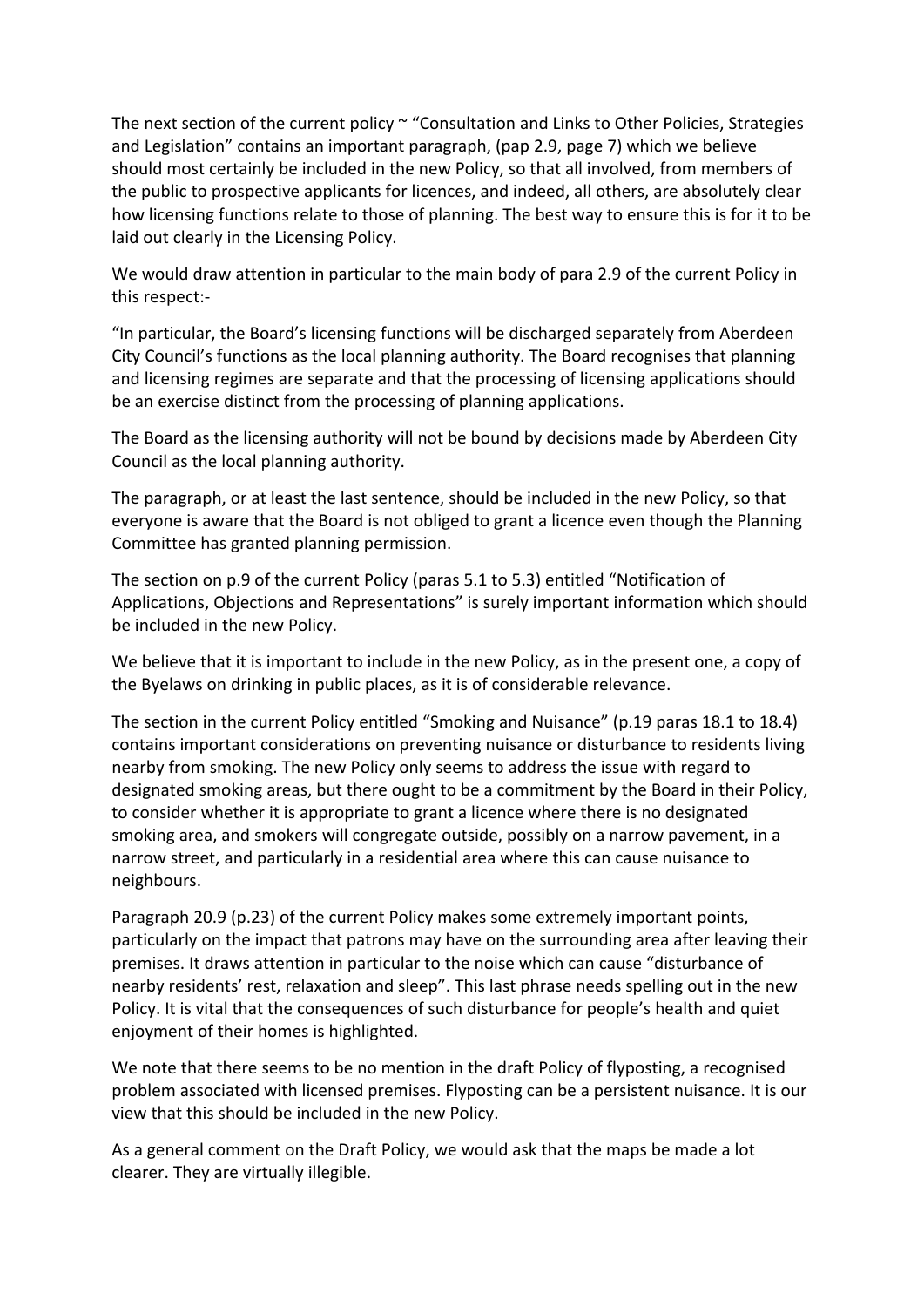Particular Comments on sections of the Draft Policy

"Preventing Public Nuisance"

Line 1 — The word "adverse" should be re-inserted, to read "the potential to have a significant adverse impact on communities".

Smoking Areas — there should be consideration here of the impact of cases where there are no designated smoking areas, and smokers will congregate on the street, and whether it is acceptable to grant a licence in those circumstances close to homes or noise-sensitive premises.

Noise from Patrons entering and exiting premises This is a vitally important consideration, and serious consideration should also be given to the

impact of groups of patrons congregating outside for some time after leaving, and causing noise and disturbance.

"Noise sensitive premises" should also include academic teaching establishments, places for study, and libraries.

Under "What the Board will Expect" is included:- "Adequate supervision of .... patrons entering/exiting the premises".

It is our view that the Board should consider that there are locations where such supervision simply can not be adequate. In residential areas, or near noise-sensitive premises, especially, this is critical, as the licence-holder has no authority whatsoever over the behaviour of patrons once they leave the premises.

Supplementary Policy — Licensed Hours

The Society wishes to register a strong objection to the proposal to allow licensed premises

outwith the City Centre to stay open until lam, on Fridays and Saturdays. (as opposed to the midnight limit at present).

By definition, areas outwith the City Centre are likely to be residential, and any proposal to allow later opening hours would have an adverse impact on nearby homes, bringing noise and disturbance to the surrounding streets into the early hours. There is no justification for this. If people want to drink into the early hours, they can patronise a pub in the City Centre.

We would urge the licensing Board not to adopt this change to the Policy, and to retain the limit on opening hours outwith the City Centre as midnight, and no later, on any day of the week.

Supplementary Policy — External Drinking Areas

In para 4, it might be helpful to mention specifically among the problems that could arise in these areas, the problem associated with smoking, with vibration from generators for outdoor

equipment, and with light pollution from outside lighting having an adverse impact on neighbours.